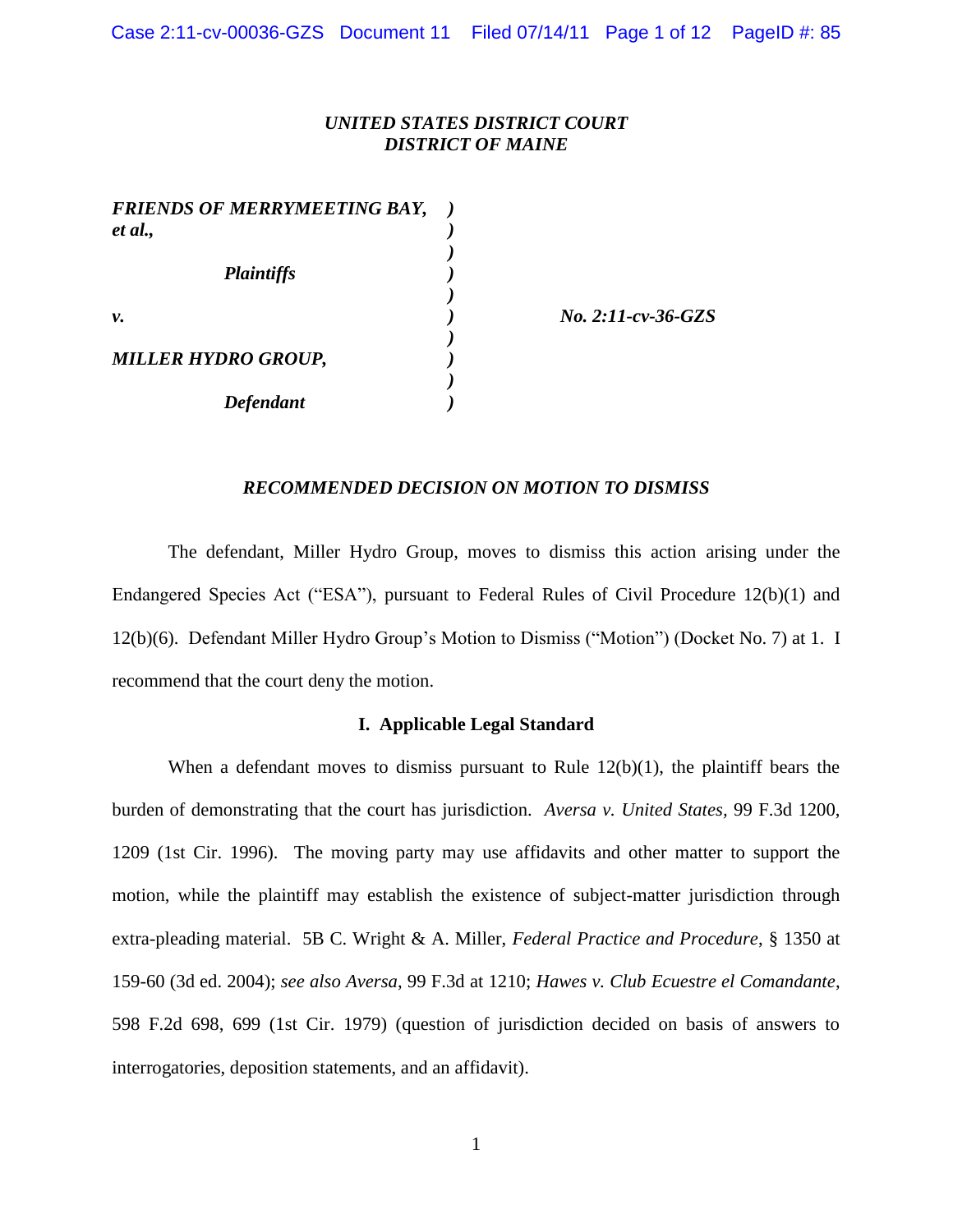With respect to Rule 12(b)(6), as the Supreme Court has clarified:

While a complaint attacked by a Rule  $12(b)(6)$  motion to dismiss does not need detailed factual allegations, a plaintiff's obligation to provide the grounds of his entitlement to relief requires more than labels and conclusions, and a formulaic recitation of the elements of a cause of action will not do. Factual allegations must be enough to raise a right to relief above the speculative level.

*Bell Atlantic Corp. v. Twombly, 127 S. Ct. 1955, 1964-65 (2007) (citations omitted).* 

"In ruling on a motion to dismiss [under Rule  $12(b)(6)$ ], a court must accept as true all the factual allegations in the complaint and construe all reasonable inferences in favor of the plaintiffs." *Alternative Energy, Inc. v. St. Paul Fire & Marine Ins. Co.*, 267 F.3d 30, 33 (1st Cir. 2001). Ordinarily, in weighing a Rule 12(b)(6) motion, "a court may not consider any documents that are outside of the complaint, or not expressly incorporated therein, unless the motion is converted into one for summary judgment." *Id*. "There is, however, a narrow exception for documents the authenticity of which are not disputed by the parties; for official public records; for documents central to plaintiffs' claim; or for documents sufficiently referred to in the complaint." *Id.* (citation and internal quotation marks omitted).

#### **II. Factual Background**

The complaint includes the following relevant factual allegations.

Plaintiff Friends of Merrymeeting Bay ("FOMB") is a non-profit Maine corporation dedicated to preserving the ecological, aesthetic, historical, recreational, and commercial values of Maine's Merrymeeting Bay and its watershed, which includes the Androscoggin River. Complaint (Docket No. 1) ¶ 5. Plaintiff Environment Maine is a non-profit Maine corporation that advocates for clean air, clean water, and preservation of Maine's natural resources. *Id*. ¶ 6. The defendant owns and operates the Worumbo dam on the Androscoggin River. *Id*. ¶ 7. The Federal Energy Regulatory Commission ("FERC") licenses the Worumbo dam. *Id*.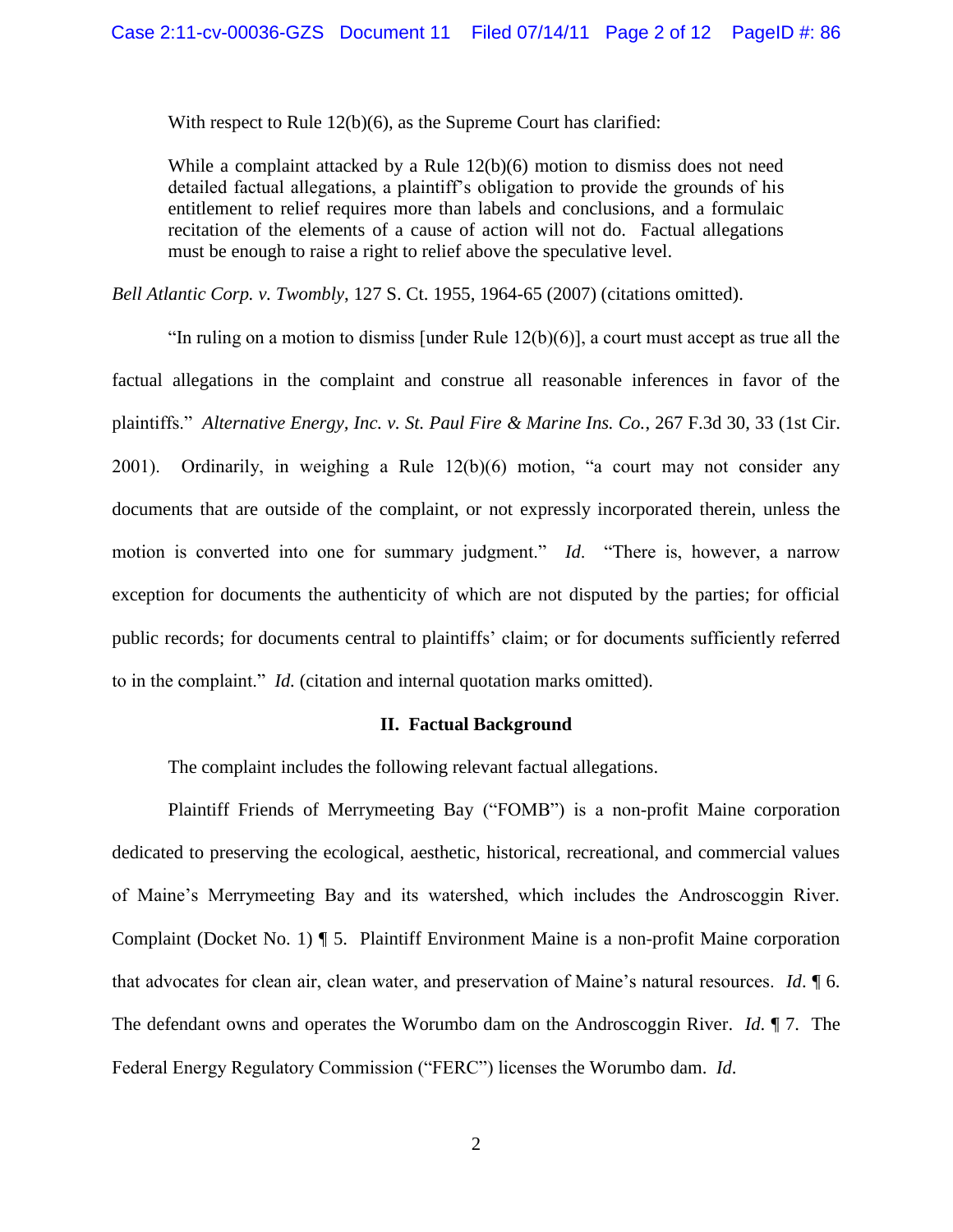The plaintiffs gave the defendant notice of the violations alleged in this complaint more than 60 days prior to the commencement of this lawsuit. *Id*. ¶ 9.

Historically, the Androscoggin River and the Kennebec River, which share a common estuary, Merrymeeting Bay, had the largest Atlantic salmon runs in the United States. *Id*. ¶ 13. Now, according to recent annual surveys done by the Maine Atlantic Salmon Commission, the number of adult Atlantic salmon returning to the Androscoggin River each year is dangerously low. *Id.* The Secretary of Commerce (for endangered species in the ocean) and the Secretary of the Interior (for all other species) are responsible for administering and implementing the ESA, with the National Marine Fisheries Service and the United States Fish and Wildlife Service (collectively, "Services") sharing responsibility for managing the protection of the Atlantic salmon. *Id*. ¶ 15. In 2000, the Services listed the Gulf of Maine Distinct Population Segment of Atlantic salmon as endangered because it is in danger of becoming extinct. *Id*. ¶ 16.

In 2005, FOMB and others filed a petition with the Services asking that the Kennebec, Androscoggin, and Penobscot River salmon populations be included in the description of the endangered population segment. *Id*. ¶ 17. After the petitioners filed suit in May 2008 to obtain a ruling on the petition, the Services ruled on the petition on September 3, 2008, and formally designated the salmon population of those rivers as endangered under the ESA. *Id*. On the same day, the National Marine Fisheries Service issued a final rule designating "critical habitat" for the Kennebec, Androscoggin, and Penobscot salmon. *Id*. ¶ 18. The portion of the Androscoggin River where the Worumbo dam is located is part of that critical habitat. *Id*.

When a federally licensed activity, such as operating a hydroelectric dam, causes a "take" as defined in the ESA, the licensee may receive authorization under the ESA to continue the activity. *Id*. ¶ 22. The licensee may apply for an "incidental take permit" ("ITP") or an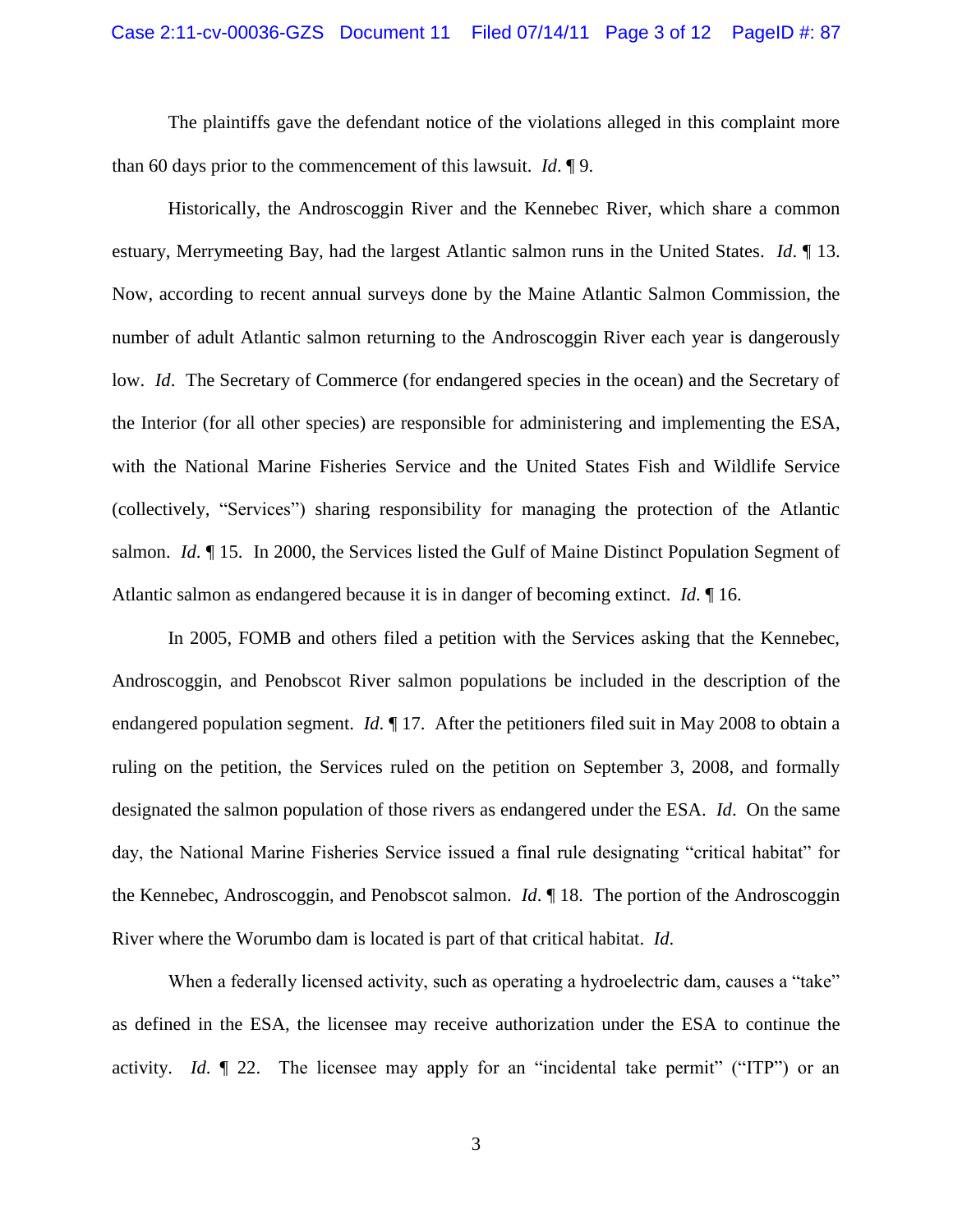"incidental take statement" ("ITS"). *Id*. In either case, certain specified conditions must be met. *Id*.

The Worumbo dam "takes" Atlantic salmon in the following ways, among others: the dam's turbines kill and injure out-migrating salmon when they attempt to pass through them; the dam severely limits upstream passage of salmon, preventing access to significant amounts of spawning and rearing habitat; facilities meant to allow the salmon to pass around or through the dam cause delays in passage, resulting in incremental losses of salmon smolts, pre-spawn adults, and adults; the dam is a barrier to the migration of other fish whose presence is necessary for the salmon to complete their life cycle; the dam adversely alters predator-prey assemblages; the dam creates slow-moving impoundments in formerly free-flowing reaches, making these habitats less suitable for spawning and impairing essential behavior of the salmon; and the dam results in adverse hydrological changes. *Id*. ¶ 24.

The defendant has neither an ITP nor an ITS authorizing its take of Atlantic salmon at the Worumbo dam. *Id.*  $\llbracket 25$ . The plaintiffs allege that it is, therefore, violating section  $9(a)(1)(B)$  of the ESA. *Id*.

#### **III. Discussion**

### **A. Administrative Process**

The defendant first argues that the plaintiffs seek to use improperly the citizen suit provision of the ESA. Motion at 7-12. The relevant portions of that statute provide:

> (1) Except as provided in paragraph (2) of this subsection any person may commence a civil suit on his own behalf –

(A) to enjoin any person, including the United States and any other governmental instrumentality or agency . . . , who is alleged to be in violation of any provision of this chapter or regulation issued under the authority thereof[.]

\* \* \*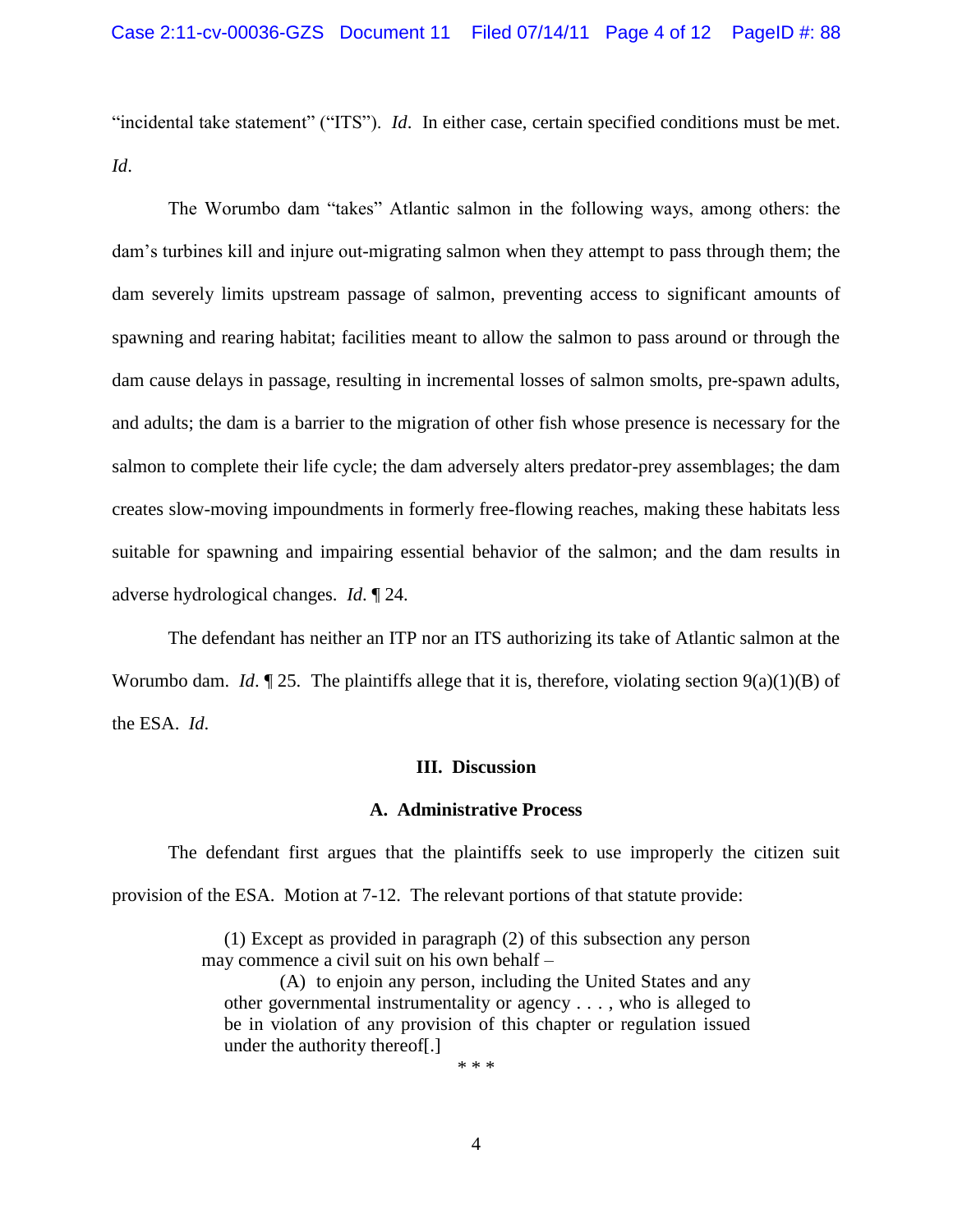The district courts shall have jurisdiction, without regard to the amount in controversy or the citizenship of the parties, to enforce any such provision or regulation, or to order the Secretary to perform such act or duty, as the case may be. . . .

 $(2)(A)$  No action may be commenced under subparagraph  $(1)(A)$  of this section –

(i) prior to sixty days after written notice of the violation has been given to the Secretary, and to any alleged violator of any such provision or regulation;

(ii) if the Secretary has commenced action to impose a penalty pursuant to subsection (a) of this section; or

(iii) if the United States has commenced and is diligently prosecuting a criminal action in a court of the United States or a State to redress a violation of any such provision or regulation.

16 U.S.C. § 1540(g).

In this case, there is no dispute that the administrative process created by regulations promulgated under the ESA has begun. Complaint ¶ 34. The defendant says that the applicable regulations "contemplate a two-stage[] consultation process" that must be completed prior to determining whether the operation of the Worumbo dam requires authorization via an ITS in order to comply with the ESA. Motion at 8. That process is set out in 50 C.F.R. §§ 402.12- 402.14.

Those regulations address actions of federal agencies rather than private parties, but, in this case, FERC has designated the defendant to prepare the biological assessment of its licensure of the Worumbo dam under 50 C.F.R. § 404.12. Complaint ¶ 34. The defendant apparently contends that this designation means that a complaint of violation of the ESA brought against the defendant can only be an action brought against FERC itself. Motion at 1-2. It follows, according to the defendant, that the regulatory process must be allowed to play itself out before any private cause of action may be exercised.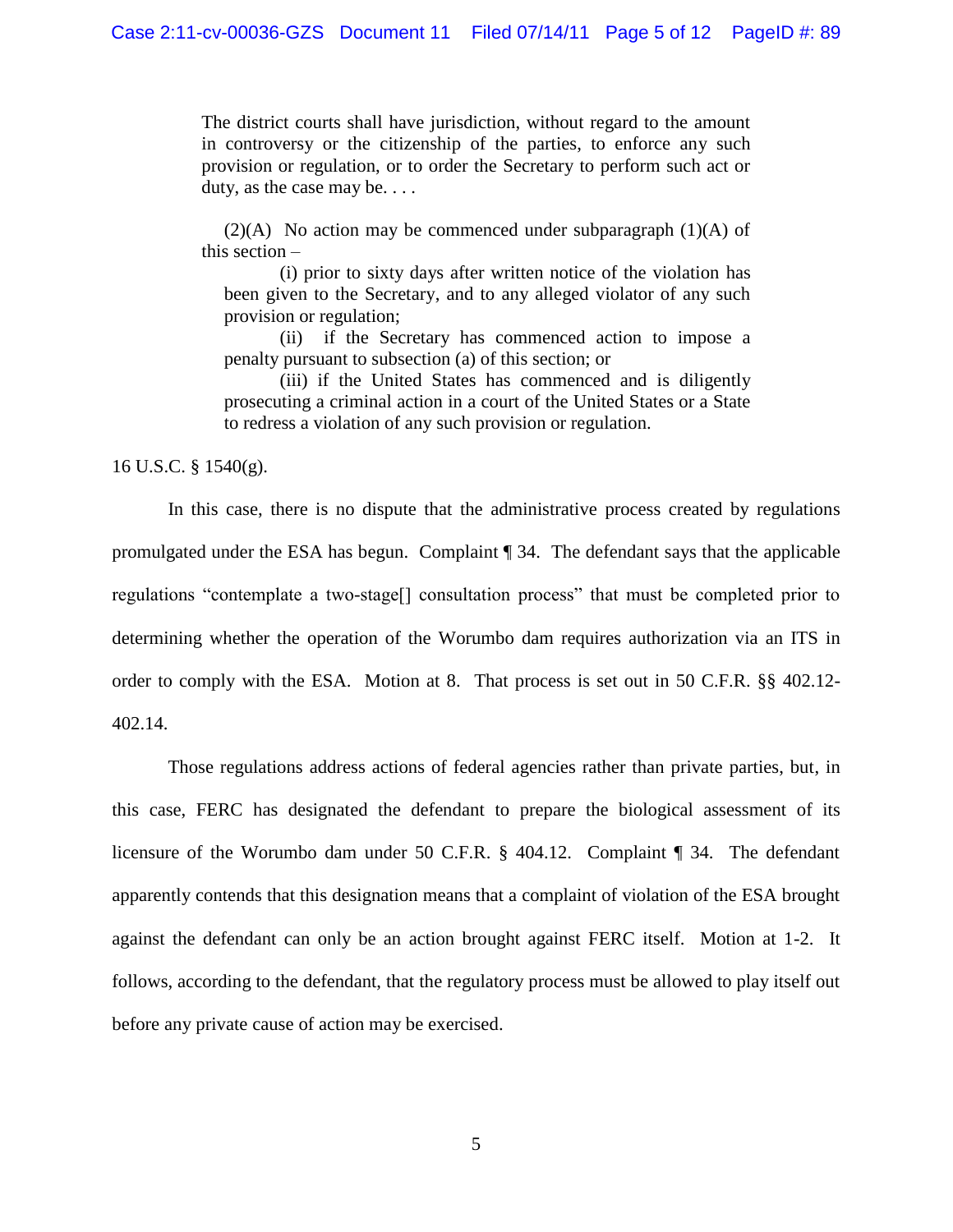However, the plain language of the statute suggests otherwise. It precludes the private cause of action that it creates, 16 U.S.C. § 1540(g)(2), only when the 60-day notice has not been given – not the case here, according to the complaint, Complaint  $\P 9$  – or the federal agency has either commenced an action for a civil penalty or a criminal action, neither of which is alleged in the complaint in this case. Nor does the defendant suggest that either action is currently underway. It is perhaps for this reason that the defendant contends that the Supreme Court's opinion in *Bennett v. Spear*, 520 U.S. 154 (1997), requires that "citizens who are dissatisfied with how the ESA is being implemented must await final agency action and then pursue their claims under the Administrative Procedure Act." Motion at 11. I cannot read the opinion to be so limiting. Nor can I read the complaint, construed, as it must be at this stage of the proceedings, with all reasonable inferences drawn in favor of the plaintiff, *Alternative Energy*, 267 F.3d at 33, necessarily to allege only "dissatisf[action] with how the ESA is being implemented." *Id.*

In *Bennett*, the question was the standing of the citizen plaintiffs under the ESA to challenge a biological opinion issued by the Fish and Wildlife Service. 520 U.S. at 157. After concluding that the plaintiffs did have standing under the ESA, the Supreme Court moved on to other grounds advanced by the government to support the trial court's dismissal of the action. *Id*. at 166. It held that the word "violation" in section  $1540(g)(1)(A)$  "cannot be interpreted to include the Secretary's maladministration of the ESA. Petitioners' claims are not subject to judicial review under § 1540(g)(1)(A)." *Id*. at 174. Nothing in the opinion suggests that a claim may not be brought under section  $1540(g)(1)(A)$  against a non-governmental defendant.

The complaint, after all, names only Miller Hydro Group as a defendant. The violation of the ESA that is alleged is a violation by Miller Hydro Group. Complaint ¶¶ 14-26. It does not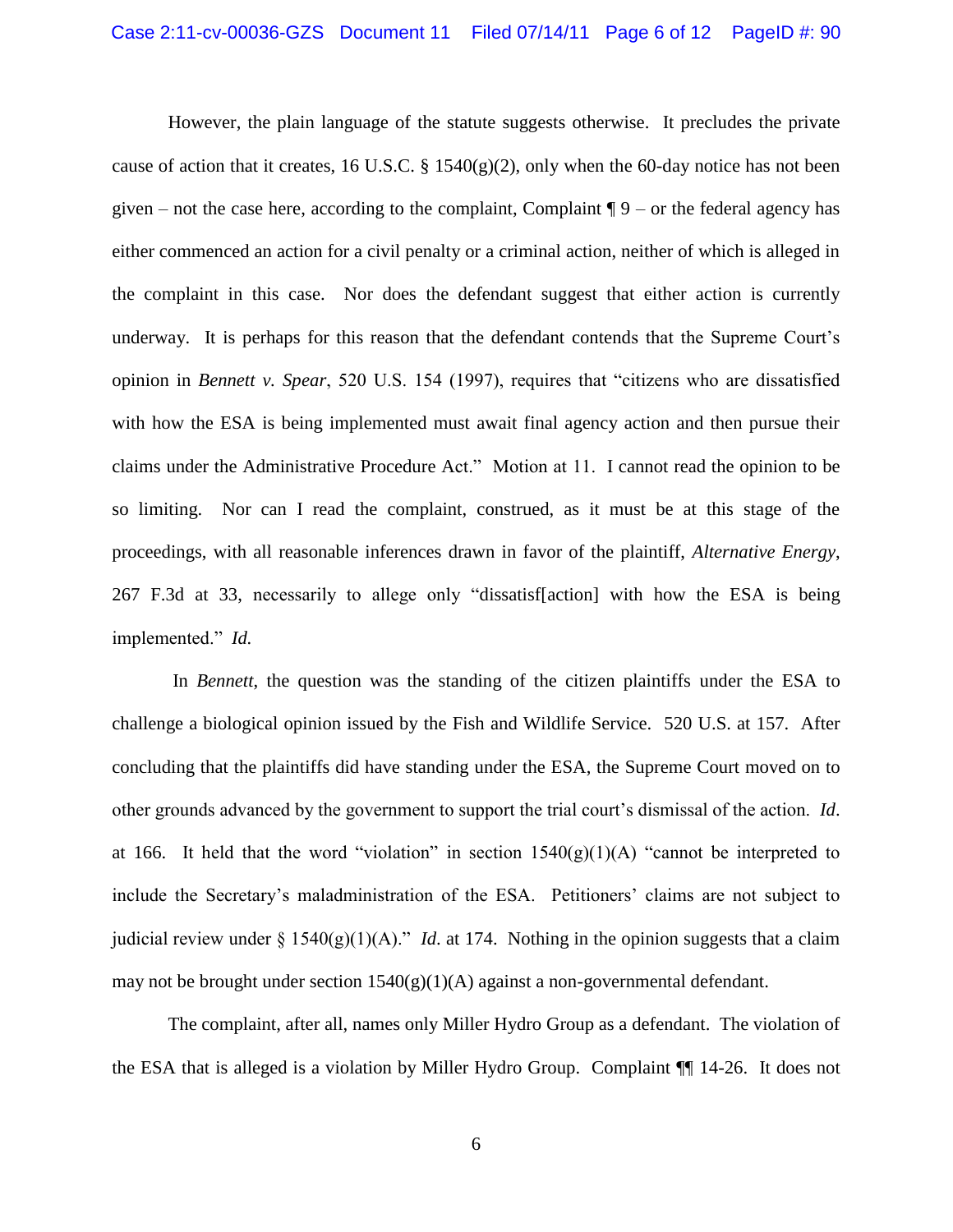seek relief that can only be provided by FERC or any other government agency or service that might be involved. Contrary to the defendant's contention, Motion at 12, the complaint cannot reasonably be read to "attempt to compel the Court to step into the Federal Agencies' handling of an ongoing process that administers or implements the  $ESA.^{1}$ .

The First Circuit's recent opinion in *Animal Welfare Inst. v. Martin*, 623 F.3d 19 (1st Cir. 2010), decided thirteen years after *Bennett*, governs on this issue. Construing the ESA, the First Circuit wrote:

> Nothing in the statutory language about ITPs constrains the power of the federal judiciary. Similarly, nothing in the citizen suit provision purports to subordinate judicial remedies to the ITP process. The provision simply states that "[t]he district courts shall have jurisdiction . . . to enforce any . . . provision or regulation, or to order the Secretary to perform such act or duty," at issue in a citizen suit. 16 U.S.C. §  $1540(g)(1)$ . There is no reason to think that while Congress intended for FWS to consider the facts as to whether species-wide harm would be done before it can issue an ITP, it intended to preclude a federal judge from considering the same facts.

*Id*. at 28-29. *See also Strahan v. Roughead*, C.A. No. 08-cv-10919-MLW, 2010 WL 4827880, at \*7 (D. Mass. Nov. 22, 2010) (distinguishing *Bennett* on this basis); *Loggerhead Turtle v. County Council of Volusia County*, 896 F. Supp. 1170, 1177 (M.D.Fla. 1995) ("[T]he Court is not divested of jurisdiction over this case simply because the County has filed an application for an incidental taking permit. While the County may receive such a permit in the future, the pendency of the permit application is irrelevant to the question of whether or not the County's activities will result in the taking of a protected species tomorrow.").

The defendant is not entitled to dismissal on this basis.

 $\overline{a}$ 

<sup>&</sup>lt;sup>1</sup> The only other case that the defendant cites for this point, *Earth Island Inst. v. Albright*, 147 F.3d 1352 (Fed. Cir. 1998), provides no more support for the defendant's position than does *Bennett*.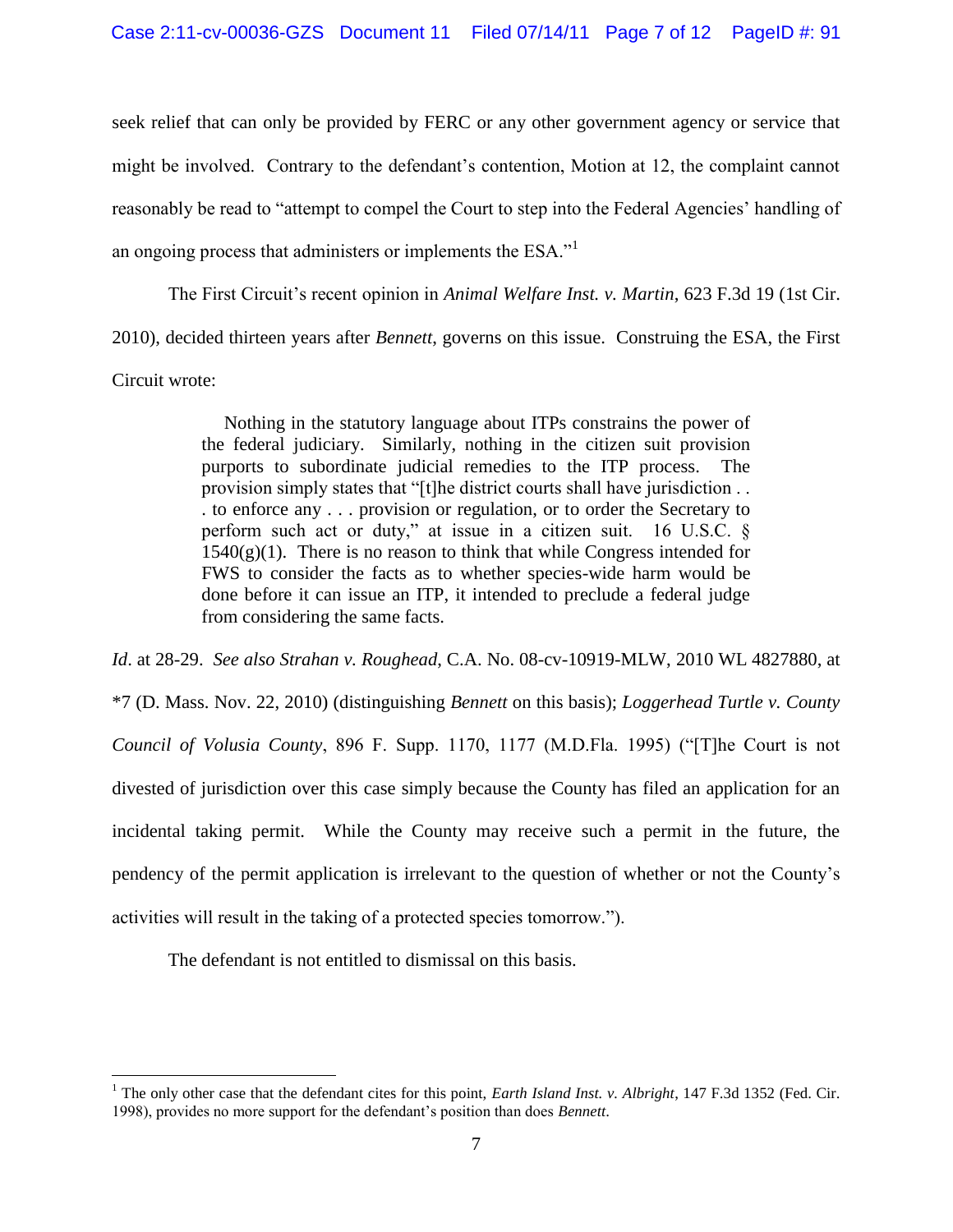Case 2:11-cv-00036-GZS Document 11 Filed 07/14/11 Page 8 of 12 PageID #: 92

## **B. Ripeness**

The defendant next argues that the plaintiffs' claims as set out in the complaint are not

ripe for adjudication. Motion at 13-15. The First Circuit has said of the ripeness doctrine:

Its basic rationale is to prevent the courts, through avoidance of premature adjudication, from entangling themselves in abstract disagreements. Courts must apply a two-part test to assess ripeness. First, it is necessary to determine whether the issue presented is fit for judicial review – an inquiry that typically involves subsidiary queries concerning finality, definiteness, and the extent to which resolution of the challenge depends on facts that may not yet be sufficiently developed. Second, it is necessary to evaluate the extent to which withholding judgment will impose hardship – an inquiry that typically turns upon whether the challenged action creates a direct and immediate dilemma for the parties. Both prongs of the test ordinarily must be satisfied, although a very strong showing on one axis may compensate for a relatively weak showing on the other.

*Stern v. United States Dist. Ct.*, 214 F.3d 4, 10 (1st Cir. 2000) (citations and internal quotation marks omitted).

On the first axis, the defendant asserts that "a determination in the consultation process that Miller Hydro's operations do not constitute a violation of the ESA would render moot Plaintiffs' request that the Court declare Miller Hydro to be in violation of the ESA's take prohibition." Motion at 14. But, as the *Loggerhead* court noted, whether a permit is issued in the future is irrelevant to the question of whether a remediable violation is taking place at the present time. 896 F.Supp. at 1177. Issuance of a permit at some undetermined time in the future will have no effect on the alleged violation that is currently occurring and, by its very nature, is likely to have increased harmful effects in the interim. Whether a statutory violation is taking place now is not dependent on facts that have not yet been sufficiently developed. If the government's eventual action is inconsistent with the court's finding in this case, that discrepancy will have to be resolved when it arises. Speculation that it might arise is not a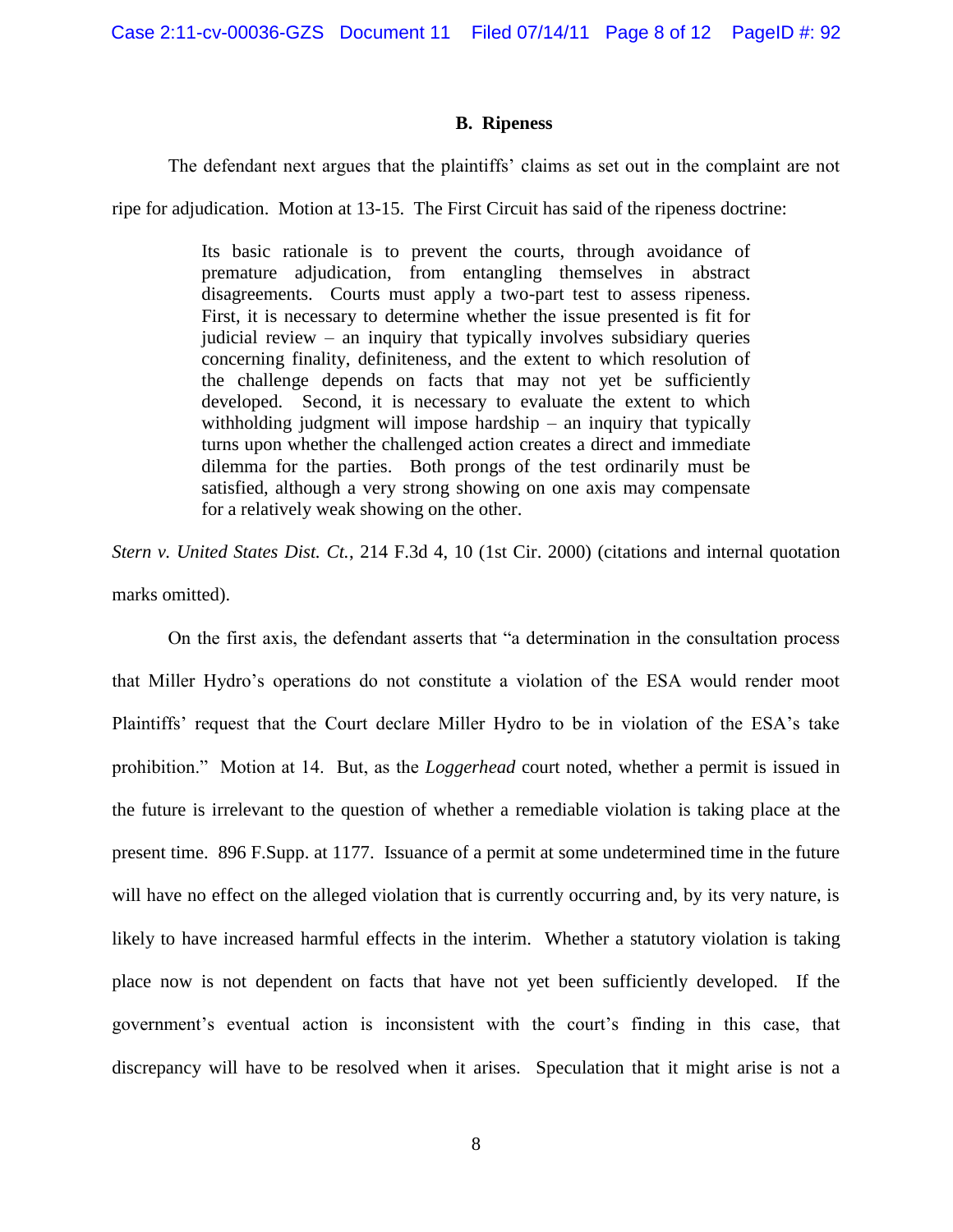reason to defer this court's consideration of a possible current violation of a federal statute. *Animal Prot. Inst. v. Holsten,* 541 F.Supp.2d 1073, 1077 (D. Minn. 2008).<sup>2</sup>

With respect to the second axis, the defendant asserts that the plaintiffs "cannot establish that they would suffer hardship if the Court were to withhold judgment." Motion at 14. However, it is not the plaintiffs who would suffer hardship as a result of delay. The basis of this action is alleged damage to the declining Atlantic salmon population, and it is the hardship to that endangered species that is the proper focus of this portion of the ripeness inquiry. The evidence on this point is uniform; the plaintiffs allege that further delay could cause extinction of the species as a result of the alleged taking. Complaint ¶ 26. Nothing more need be shown at this stage.

There is no sense in which the disagreement between the parties set forth in the complaint is "abstract." It is instead quite concrete. The defendant is not entitled to dismissal on the ground of lack of ripeness.

### **C. Stay or Abstention**

Finally, the defendant asserts that, should the court decide not to dismiss this action, it should decline to exercise its jurisdiction "at least pending resolution of the administrative process now underway" pursuant to its inherent authority or the doctrine of primary jurisdiction. Motion at 15-17. It relies solely on *I Ka'aina* as authority for its asserted entitlement to a stay, but, in that case, final agency action was expected within three months, while in this case there is no suggestion of a date when resolution of the taking issue will come from FERC, if at all.

 $\overline{a}$ 

<sup>2</sup> The defendant cites *I Ka'aina v. Kaua'i Island Util. Coop.*, Civ. No. 10-00169 ACK-LEK, 2010 WL 3834999 (D. Haw. Sept. 24, 2010), for the proposition that a suit filed during pending application for an ITP would be rendered moot if the regulatory process were complete and an ITP were issued. Motion at 14. In that case, the court granted a stay of a citizens' suit under ESA where the permit process could be completed within next three months. *Id*. at \*8. While a stay has been requested here, *see* Section III.C below, no evidence of the likely date of resolution of the ITP process in this case has been offered, although I note that it is still apparently in the very early, informal consultation stage, making a rapid resolution unlikely.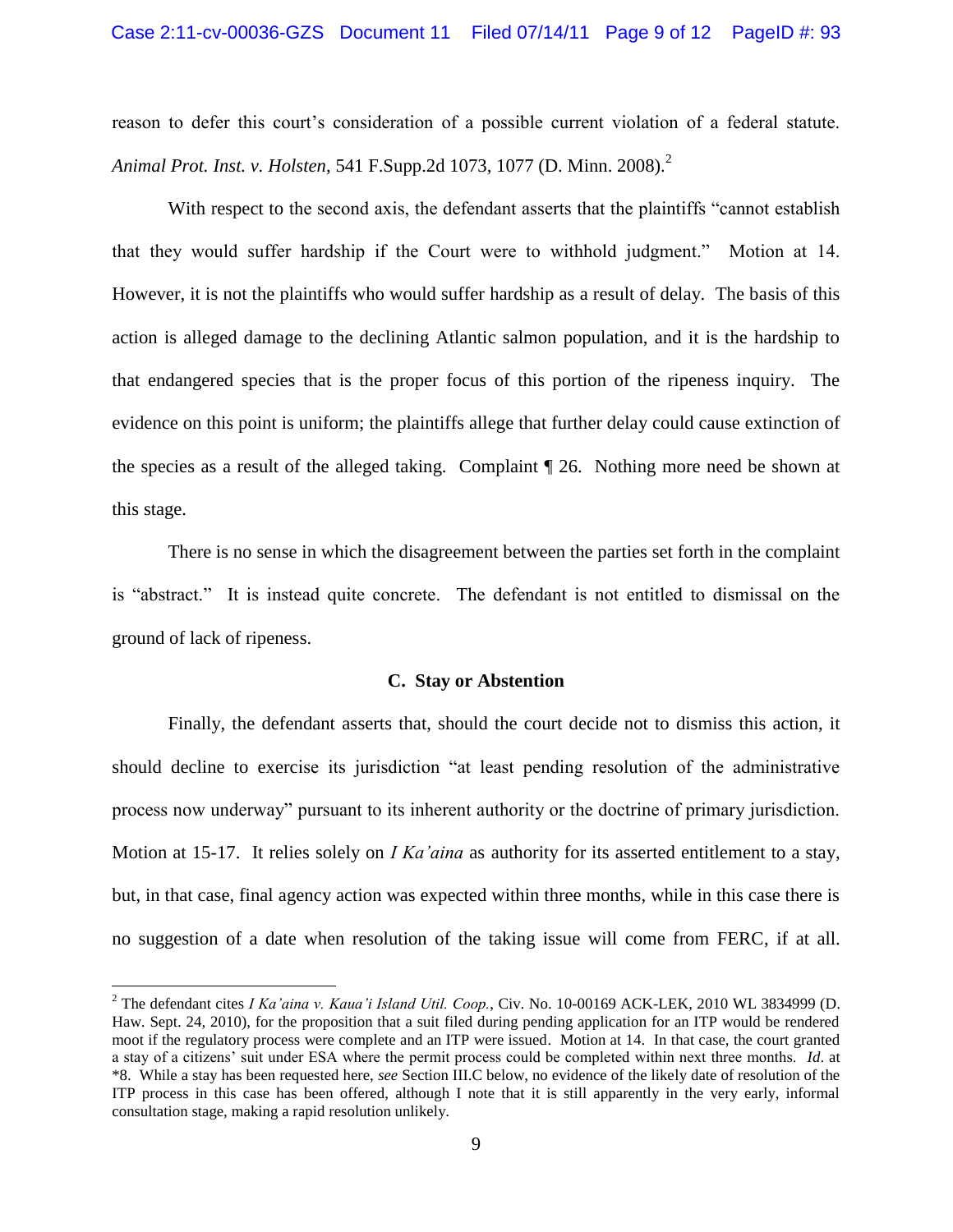Indeed, the administrative process is still in its initial, informal consultation stage, making the likely date of completion of the process years rather than months away. A stay is not indicated in this case at this time. *See, e.g., Amersham Int'l v. Corning Glass Works*, 108 F.R.D. 71, 72 (D. Mass. 1985) (when danger that stay will damage other party exists, stay available only when seeking party demonstrates hardship).

The primary jurisdiction doctrine "counsels abstention whenever enforcement of the claim requires the resolution of issues which, under a regulatory scheme, have been placed within the special competence of an administrative body." *Chico Serv. Station, Inc. v. Sol Puerto Rico Ltd.*, 633 F.3d 20, 30 n.13 (1st Cir. 2011) (citation and internal quotation marks omitted). In this case, however, the ESA does not place the ITP and ITS process within the administrative control of a single agency; instead, it charges the Secretaries of the Treasury, of the Interior, and of the Department in which the Coast Guard was operating at the relevant time, jointly to formulate implementing regulations. 16 U.S.C. §§ 1532(15), 1540(f). In addition, it is FERC, the licensing agency in this case, that is responsible for implementing the administrative process. Complaint ¶¶ 32-34.

In a case, in which the defendant invoked the doctrine, brought under the Resource Conservation and Recovery Act, the First Circuit observed that circumstances justifying a federal court's abstention when a citizen's suit is brought as authorized by a federal statute "will be exceedingly rare." *Chico*, 633 F.3d at 31-32. The defendant has not even attempted to identify any rare circumstances that would justify abstention here. In a case brought under the Clean Air Act where the defendant made similar arguments, the court held that "to delay citizen enforcement would frustrate Congress's intent, as evidenced by its provisions for citizen suits, to facilitate broad enforcement of environmental-protections laws and regulations." *St. Bernard*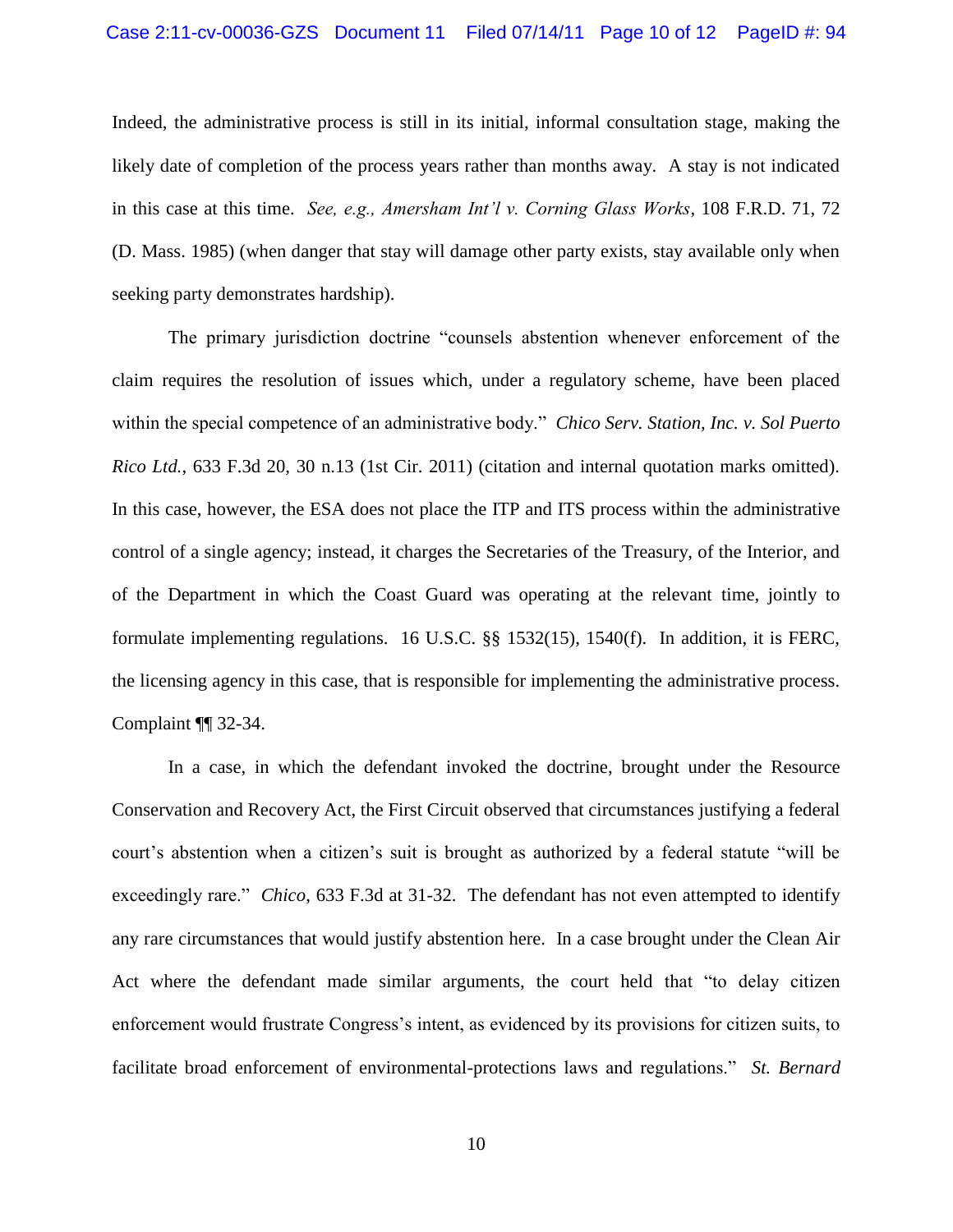*Citizens for Envtl. Quality, Inc. v. Chalmette Refining, L.L.C.*, 348 F.Supp.2d 765, 766, 768 (E.

D. La. 2004).

In a case very similar on its facts to the instant case, a federal district court judge wrote

the following about a defendant's invocation of the doctrine of primary jurisdiction:

Although the court agrees with [the defendant's] belief that findings made by the FWS and NMFS during the [Habitat Conservation Plan] process will affect whether an ITP is ultimately issued to [the defendant], the pendency of [the defendant's] ITP application is not relevant to whether [its] timber harvesting operations have resulted or will imminently result in the "take" of coho salmon in the watersheds at issue in this action. The HCP approval process requires NMFS and FWS to determine the extent of the impact on coho salmon resulting from the issuance of an ITP, whether the steps taken by [the defendant] to minimize and mitigate such impacts are sufficient, and whether continued logging operations will reduce the likelihood of the survival and recovery of coho salmon. *See* 16 U.S.C. § 1539(a)(2). In contrast, enforcement of the ESA's prohibition against the "take" of endangered or threatened species has been placed squarely within the jurisdiction of the courts through the ESA's citizen-suit provisions. In determining whether a take of coho salmon has occurred or is likely to occur, the court will not be called upon to determine the best strategy for conserving and restoring the coho salmon population in the rivers of northern California. Rather, the court must only decide whether [the defendant's] logging operations have resulted in a take of or will cause imminent harm to coho salmon in the watersheds at issue. As noted by the *Loggerhead Turtle* court, there is no "invasion" of the expertise of the Secretary of the Interior and the court need not entangle itself in a premature review of the Secretary's decision to issue an ITP.

*Coho Salmon v. Pacific Lumber Co.*, 61 F.Supp.2d 1001, 1015-16 (N.D.Cal. 1999) (case citations and internal quotation marks omitted). Thus, "[i]n the instant action, there is no potential for conflicting decisions between the court and the decisions of NMFS and FWS, nor would the court's determination of whether a take has occurred conflict with the Secretary's decision to issue an ITP." *Id*. at 1016. That reasoning applies here.

The request that the court stay this action or abstain from deciding it under the doctrine of primary jurisdiction should be denied.